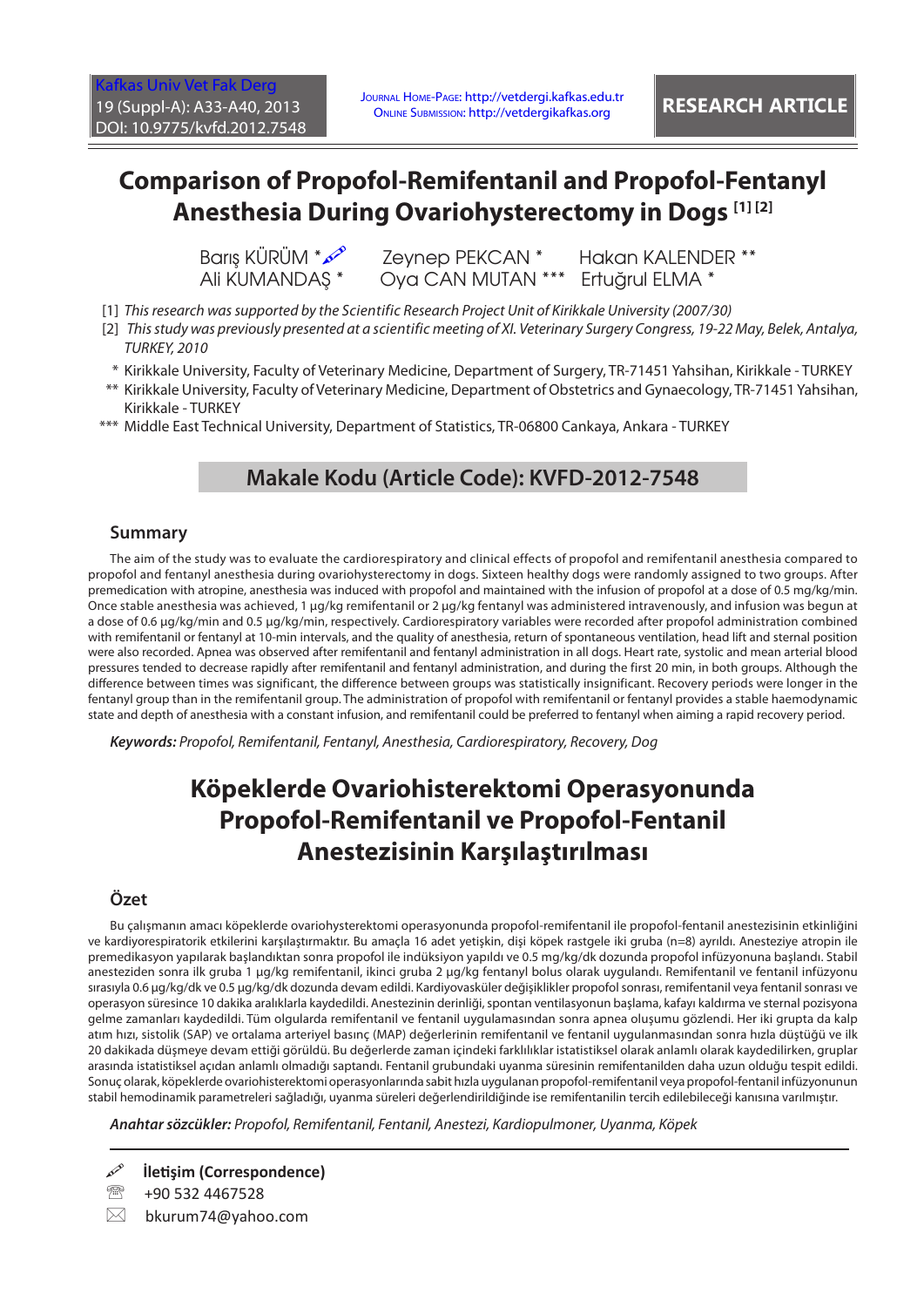#### **INTRODUCTION**

Propofol is a short-acting, nonbarbiturate sedative drug, which is rapidly metabolized in dogs<sup>1-4</sup>. Minimal accumulation on repeated or constant administration makes propofol suitable for both the induction and maintenance of anesthesi[a 5-7. T](#page-6-0)otal intravenous (IV) anesthesia with propofol has been widely investigated in dogs, however, due to the lack of analgesic properties this drug is considered inadequate to provide anesthesia during surgery  $5-9$ .

Remifentanil and fentanyl are potent synthetic µ-opioid agonists. Both drugs are administered to achieve intraoperative analgesia. Fentanyl has been widely investigated in veterinary anesthesia for many years. Fentanyl is metabolized mainly in the liver, and its half life is 2 to 3 h  $^{10}$  $^{10}$  $^{10}$ . After prolonged infusions, its side effects continue because of its cumulative effect <sup>2,7,11</sup>. Its ultra-short action, rapid control of the depth of anesthesia, and lack of dependence on organ functions for breakdown and clearance make remifentanil more advantageous than fentanyl. Remifentanil does not accumulate in the body even after prolonged infusion, and its terminal half-life has been reported to be less than 6 minutes [5,12,13.](#page-6-0) These properties make remifentanil ideal as part of a total IV anesthesia technique [8,14,15](#page-6-0). Although vagally mediated bradycardia often occurs, cardiovascular stability remains even when remifentanil or fentanyl are combined with propofol  $7,9,16$ .

Remifentanil has gained popularity in human medicine in recent years. Although several pharmacokinetic and pharmacodynamic studies have demonstrated its distribution and clearance, there are only a few reports published on its clinical use in dogs [6,8,13-15,17.](#page-6-0)

Although the bolus administration of fentanyl is frequently used in veterinary practice, to the authors' knowledge, this is the first clinical study on the use of remifentanil given as a bolus administration in dogs <sup>18</sup>.

The aims of this study were to evaluate the cardiorespiratory and clinical effects of propofol and remifentanil anesthesia compared to propofol and fentanyl anesthesia during ovariohysterectomy in dogs. The length of the recovery period was also recorded.

### **MATERIAL and METHODS**

Sixteen client-owned, adult female dogs, aged between 8 months and 5 years (mean 1.7 years), and weighing between 14 and 36 kg (mean 23.2 kg), which were admitted for elective ovariohysterectomy, were studied. Each animal was randomly assigned to one of two groups of eight. They were considered to be healthy based on physical and haematological examination. The study was approved by the local Ethics Committee (Approvel number: 08/48). All dogs were fasted overnight and water was withheld for 2 h prior to anesthesia. All

dogs were anesthetized by an anesthetist who was unaware of the treatment groups (ZP). Atropine(0.05 mg/kg, Atropin, Vetas, Turkey) was administered to all dogs subcutaneously (SC) 45 min before the induction of anesthesia. Following the placement of a catheter in both cephalic veins, propofol (Pofol, Sandoz, Turkey) was administered within 90-120 seconds as an IV bolus to induce anesthesia. Incremental doses were administered until a suitably sized, cuffed endotracheal tube could be inserted into the trachea. Postinduction apnea was defined as a period of >30 sec without spontaneous ventilation, and in such cases intermittent positive pressure ventilation (IPPV) was initiated manually until spontaneous ventilation resumed. Immediately after intubation, an IV infusion of propofol was started to maintain anesthesia. Propofol was administered using an infusion pump (Accumate 2300, Woo Young Medical, Korea), and the initial infusion rate of propofol was 0.5 mg/kg/min. The dogs were placed in dorsal recumbency and connected to a semiclosed circle rebreathing system (TMS Maxi 2200; Turkey). The fresh gas flow was 2 l/min. Lactated Ringer's solution (Ringesol, Vilsan, Turkey) was administered intravenously at a rate of 10 ml/kg/h throughout anesthesia.

A 20 G cannula was placed in the femoral artery per cutaneously to monitor arterial blood pressure and obtain samples for blood gas and acid-base analysis (Gastat Mini, Techno Medica, Germany). Heart rate (HR), systolic (SAP), diastolic (DAP) and mean (MAP) arterial blood pressures, end-tidal carbon dioxide (PE'CO<sub>2</sub>), oxygen saturation (SpO<sub>2</sub>), and body temperature were recorded before the infusion of propofol and during anesthesia at 10-min intervals with a multiparameter monitor (Petas, KMA 800, Turkey). Anesthesia was considered stable in terms of no changes in the blood pressure and heart rate for 5 min, no palpebral reflexes and no tone of the jaw muscle. Once a stable plane of anesthesia was maintained, a bolus of 1 µg/kg remifentanil (Ultiva, GlaxoSmithKline, Turkey) or 2 µg/kg fentanyl (Fentanyl Citrate, Antigen Pharmaceuticals, Germany) was administered intravenously to the remifentanil and fentanyl groups, respectively, and infusion was begun at a dose of 0.6 µg/ kg/min and 0.5 µg/kg/min, respectively. Following the depression of spontaneous ventilation, manual IPPV with a respiratory rate of 14 breaths/minute was initiated with 100 percent oxygen and continued to maintain PE'CO<sub>2</sub> between 35-45 mm Hg. To ensure that pH, arterial  $O<sub>2</sub>$  (PaO<sub>2</sub>) and arterial bicarbonate (HCO<sub>3</sub>) values were within the reference ranges, arterial blood gases were measured by blood gas analyzers at 15-min intervals.

The dose of propofol infused was changed according to the clinical assessment of the depth of anesthesia based on the observation of changes in blood pressure and heart rate, presence of palpebral reflex, increases in jaw and abdominal muscle tone during traction on the ovaries, as evaluated by the surgeon. Deviations of more than 20% in heart rate and blood pressure, during the incision and traction of the ovaries, without palpebral reflex or increase in the muscle tone, were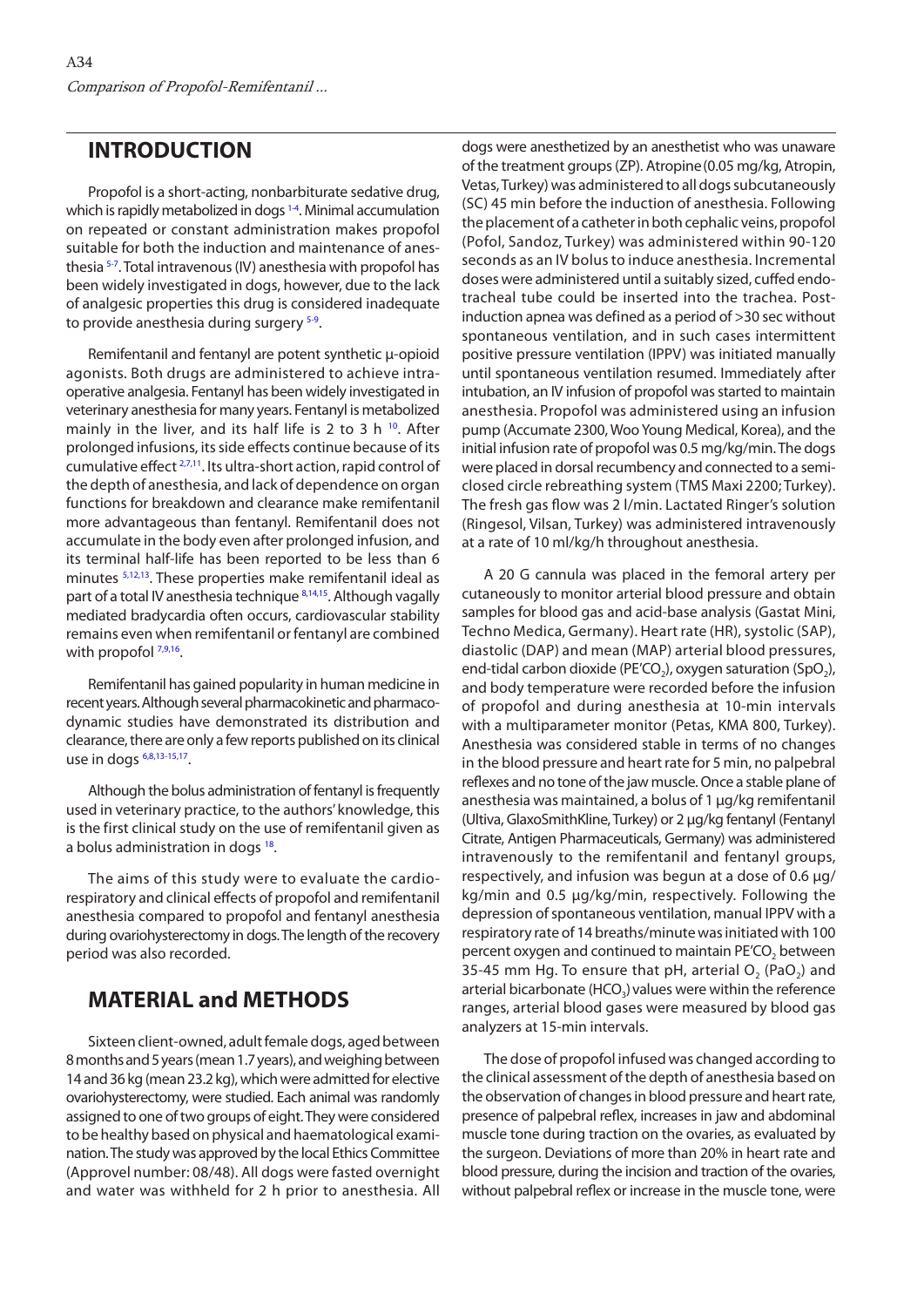assumed to indicate inadequate analgesia, and 1 µg/kg fentanyl or 0.5 µg/kg remifentanil was administered intravenously. A heart rate less than 60 beats/min for 5 min with the presence of hypotension (MAP<60) was treated with atropine (0.02 mg/kg, IV).

Ovariohysterectomy was performed via a midline abdominal incision using a standard technique by the same surgeon.

Carprofen (2 mg/kg, IV, Rimadyl, Pfizer, Turkey) [19](#page-6-0) and morphine (0.2 mg/kg, intramuscularly (IM), Morphine, Galen Ilac, Turkey) were administered 20 and 10 minutes before the end of the operation, respectively. Propofol, remifentanil or fentanyl infusions were stopped once surgery was completed. Manual ventilation was continued until spontaneous ventilation resumed, and the time to the first spontaneous ventilation, head lift and sternal recumbency were also recorded.

Pain scores were recorded at 0, 1, 2, 3, 4, 8, 12 and 24 h after recovery. Postoperative analgesia was provided with 0.2 mg/kg morphine administered intramuscularly every four hours for the first 24 h after surgery. Each dog received 4 mg/kg carprofen orally each day for three days after the operation. Pain was scored using a multifactorial scoring system <sup>20</sup>. The subjective and objective variables were recorded to assess the pain score. A score of 0 to 16 was possible, with increased scores indicative of greater pain. During the observation period, analgesia was considered inadequate if the total pain score was  $\geq 8$ , and morphine (0.2 mg/kg, IM) was administered as a rescue analgesic postoperativel[y 20.](#page-6-0)

*Statistical analysis:* Statistical analyses were performed with commercial software (SPSS, USA). All data were reported as mean ± standard deviations (SD). The normality check of the variables was performed by the Shapiro-Wilk test, and according to these test results, between- and within-group differences in heart rate, SAP, MAP, DAP and temperature were analyzed by analysis of variance (ANOVA) for repeated measures. Also, the differences in recovery periods between groups were tested by the independent sample *t*-test. All differences were considered significant for P<0.05.

#### **RESULT**

The mean dose of propofol required to allow intubation was 5.7±0.7 mg/kg (ranged from 4.9 to 7.1) in the remifentanil group and 5.9±1.4 mg/kg (ranged from 4.5 to 7.9) in the fentanyl group. The differences between the groups for the required dose of propofol were not statistically significant. No apnea was recorded after propofol administration, and respiratory rates ranged from 10 to 16 breaths/min. Therefore, there was no need to initiate IPPV after anesthetic induction with propofol.

Mean surgical times for the remifentanil and fentanyl groups were 45.0±5.3 min and 43.75±5.2 min, respectively, and did not differ statistically between the groups.

The mean heart rate of the dogs was 143±16 beats per minute (bpm) (ranged from 111 to 170) in the remifentanil group and 140±18 bpm (ranged from 114 to 168) in the fentanyl group before remifentanil and fentanyl administration. No arrhythmias were recorded during anesthesia. Heart rate tended to decrease significantly after remifentanil and fentanyl administration (P=0.0004), and during the first 20 min in both groups but not different between groups *(Fig. 1).* Although heart rate decreased, bradycardia was not recorded and atropine was not readministered to any of the dogs.

MAP was 85.25±20.84 mmHg in the remifentanil group and 84.86±12.95 mmHg in the fentanyl group after propofol administration, and it was decreased to 66.85±18.99 mmHg and 65.50±15.22 mmHg after remifentanil and fentanyl administration, respectively *[\(Fig. 2\).](#page-3-0)* In both groups, the highest values for SAP, MAP, and DAP were recorded after propofol administration alone and the lowest values were recorded after remifentanil or fentanyl administration prior to the operation. The decrease in SAP, MAP and DAP was significant between times (P<0.047) but not significant between groups. Although SAP, DAP, and MAP were approximately the same between groups for most time points, SAP and MAP were transiently higher 30 min after fentanyl administration compared to the remifentanil group (*[Fig. 2,](#page-3-0) [3](#page-3-0)* and *[4](#page-3-0)*).



**Şekil 1.** Köpeklerin ovariohisterektomi (OH) sırasındaki kalp ritmleri (ortalama±SD). İki grup arasındaki kalp ritm farklılığı istatistiksel açıdan önemli bulunmamıştır. "0" zamanı fentanil veya remifentanilin uygulanmaya başlandığı zamandır

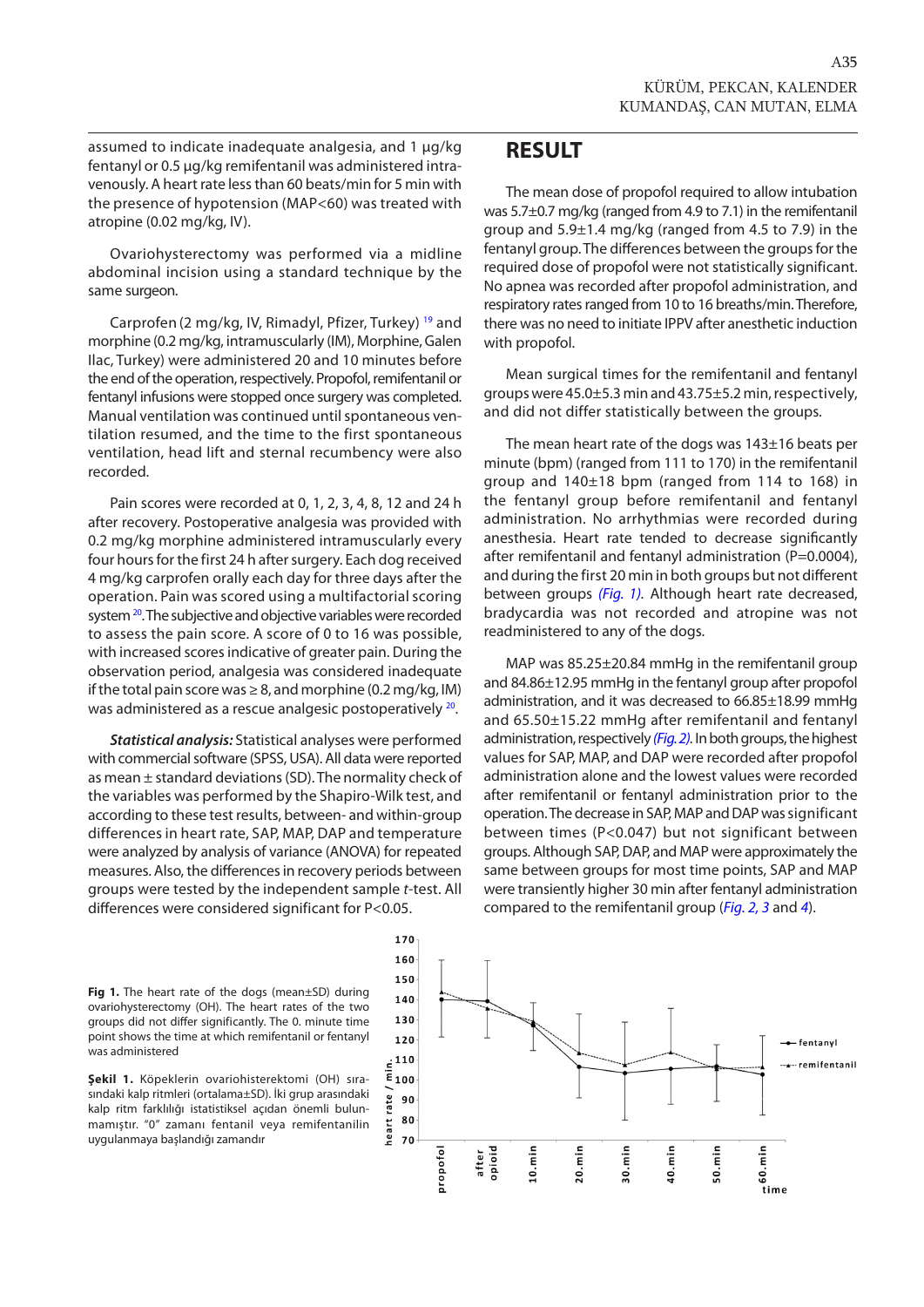<span id="page-3-0"></span>

120  $110$ 

> > propofol

opioid

after

 $10.\text{min}$ 

 $20.\text{min}$ 

30.min

**Fig 2.** The mean arterial blood pressure (MAP) of the dogs (mean±SD) during ovariohysterectomy. The MAP of the two groups did not differ significantly. The 0. minute time point shows the time at which remifentanil or fentanyl was administered

**Şekil 2.** Köpeklerin OH sırasındaki ortalama arteriyel kan basınçları (ortalama±SD). İki grup arasındaki ortalama arteriyel kan basınç değerleri istatistiksel açıdan önemli bulunmamıştır. "0" zamanı fentanil veya remifentanilin uygulanmaya başlandığı zamandır

——fentanyl

..<sub>\*</sub>..remifentanil



**Şekil 3.** Köpeklerin OH sırasındaki sistolik arteriyel kan basınçları (ortalama±SD). İki grup arasındaki sistolik arteriyel kan basınç değerleri istatistiksel açıdan önemli değildir. "0" zamanı fentanil veya remifentanilin uygulanmaya başlandığı zamandır



**Fig 4.** The diastolic arterial blood pressure (MAP) of the dogs (mean±SD) during ovariohysterectomy. The DAP of the two groups did not differ significantly. The 0. minute time point shows the time at which remifentanil or fentanyl was administered

min

40.

. min

50. time

**Şekil 4.** Köpeklerin OH sırasındaki diyastolik arteriyel kan basınçları (ortalama±SD). İki grup arasındaki diyastolik arteriyel kan basınç değerleri istatistiksel açıdan önemli bulunmamıştır. "0" zamanı fentanil veya remifentanilin uygulanmaya başlandığı zamandır

Apnea was recorded immediately after remifentanil and fentanyl administration in all dogs, therefore manual IPPV was continued throughout the operation. Mean times to return of spontaneous respiration, head lift and sternal position were shorter in the remifentanil group than in the fentanyl group *[\(Fig. 5\).](#page-4-0)* They were 17.5±6.85 min, 33.3±16.3 min and 50.8±17.1 min in the remifentanil group, and 22.7±11.04, 37.0±15.9, 66.25±35.9 min in the fentanyl group, respectively. However, the difference was statistically not significant.

There was no significant difference between the groups

for mean arterial blood pH (reference range  $7.35$ -7.45), PaO<sub>2</sub> (above 500 mmHg when an animal is breathing 100%  $O_2$ ) and HCO<sub>3</sub> (reference range 18-25 mmol/l) values. The blood gas values were given in *[Table 1](#page-4-0)*.

None of the dogs were given supplemental intraoperative analgesics. One dog in the remifentanil group and two dogs in the fentanyl group whined immediately after extubation, however, it only lasted 10 min. They did not appear to be in pain and supplemental analgesia was not given. The multimodal pain scale was not greater than 7/16. All dogs recovered without postoperative complications.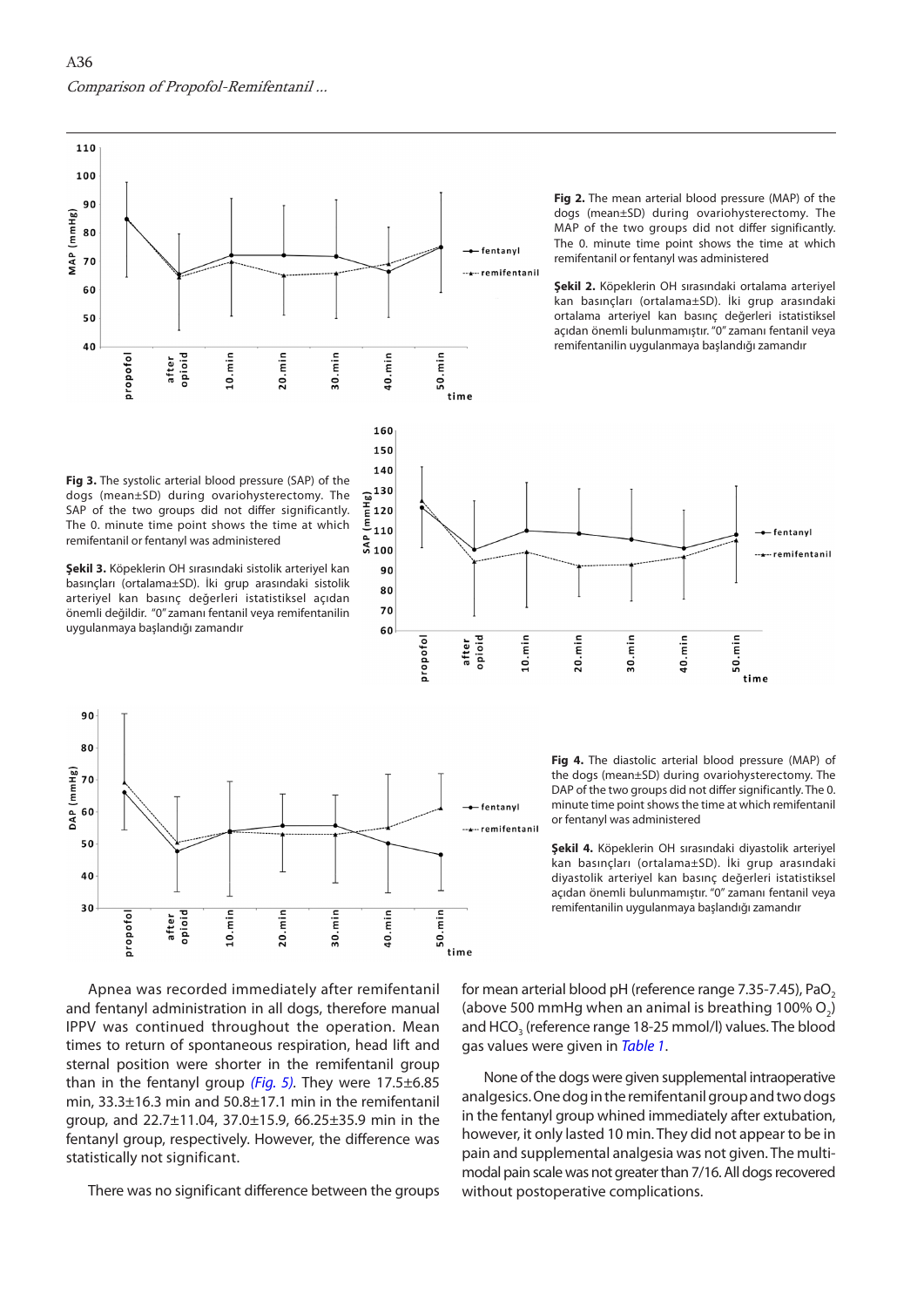<span id="page-4-0"></span>

**Fig 5.** Mean times (mean±SD) to return of spontaneous respiration, head lift and sternal position after ovariohysterectomy in dogs. The times of the two groups did not differ significantly

**Şekil 5.** OH operasyonu sonlandıktan sonra köpeklerin spontan solunumlarının başladığı, kafalarını kaldırabildikleri ve sternal pozisyona geçtikleri zamanların ortalaması (mean±SD). İki grup arasındaki zamanlar açısından fark istatistiksel olarak önemli bulunmamıştır

| <b>Table 1.</b> Blood gas values of the dogs. The 0. min time point shows the time at which remifentanil or fentanyl was administered                                                                                                                                                      |  |
|--------------------------------------------------------------------------------------------------------------------------------------------------------------------------------------------------------------------------------------------------------------------------------------------|--|
| $\tau$ , i.e., $\tau$ , $\tau$ , $\tau$ , $\tau$ , $\tau$ , $\tau$ , $\tau$ , $\tau$ , $\tau$ , $\tau$ , $\tau$ , $\tau$ , $\tau$ , $\tau$ , $\tau$ , $\tau$ , $\tau$ , $\tau$ , $\tau$ , $\tau$ , $\tau$ , $\tau$ , $\tau$ , $\tau$ , $\tau$ , $\tau$ , $\tau$ , $\tau$ , $\tau$ , $\tau$ |  |

| <b>Tablo 1.</b> Köpeklerin kan gazı değerleri. "O" zamanı fentanil veya remifentanilin uygulanmaya başlandığı zamandır |              |                |                 |                |                 |  |  |
|------------------------------------------------------------------------------------------------------------------------|--------------|----------------|-----------------|----------------|-----------------|--|--|
| <b>Parameter</b>                                                                                                       | <b>Drug</b>  | 0. minute      | 15. minute      | 30. minute     | 45. minute      |  |  |
| pH                                                                                                                     | Remifentanil | $7.4 \pm 0.05$ | $7.39 + 0.04$   | $7.38 + 0.09$  | 7.38±0.09       |  |  |
|                                                                                                                        | Fentanyl     | $7.42 + 0.02$  | $7.41 \pm 0.06$ | $7.4 \pm 0.02$ | $7.39 \pm 0.04$ |  |  |
| PaO <sub>2</sub> (mmHq)                                                                                                | Remifentanil | $488 + 20$     | $490 \pm 15$    | $515+45$       | $532 + 20$      |  |  |
|                                                                                                                        | Fentanyl     | $492 + 60$     | $520 + 74$      | $545+32$       | $567 + 38$      |  |  |
| HCO <sub>3</sub> (mmol/l)                                                                                              | Remifentanil | $22.0+08$      | $21.4 \pm 0.9$  | $20.9 + 0.4$   | $20.5 \pm 1.5$  |  |  |
|                                                                                                                        | Fentanyl     | $22.8 + 0.4$   | $22.4 \pm 0.4$  | $21.1 \pm 0.9$ | $18.94 \pm 0.7$ |  |  |

### **DISCUSSION**

Propofol alone has proved to be unsatisfactory for major surgical procedures as it has no analgesic properties and the dose required to suppress responses to surgical manipulations induces severe cardiovascular and respiratory adverse effects [1,6,8,12,21.](#page-6-0) Thus, it may be combined with some opioids like remifentanil or fentanyl. In this study, both drugs are considered as ideal analgesics for continuous infusion when combined with propofo[l 2,5,7,17,22,23.](#page-6-0)

The mean induction dose of propofol in this study was the same with that reported for unpremedicated dogs in several studies <sup>24,25</sup>. Apnea was a frequent adverse effect after rapid bolus propofol administration for induction [25-](#page-6-0)[28.](#page-7-0) Musk et al.<sup>29</sup> investigated 4 different doses of propofol and recorded a higher incidence of apnea with higher doses. There are also studies, in which propofol was administered slowly for induction and no adverse effects associated with respiratory depression were reported <sup>7,8,22</sup>. In this study, none of the animals exhibited apnea after induction with propofol, which may have resulted from slow IV administration and the discontinuation of injections after a satisfactory depth of anesthesia was achieved for intubation [5,6,9,21.](#page-6-0)

Propofol is a negative inotrope and reduces systemic vascular resistance, causing dose-dependent hypotension. Marked decreases in systemic blood pressure were reported previously [3,27.](#page-6-0) Although the dose of propofol administered was higher than in some studies, mean SAP, MAP and DAP after propofol administration were similar to those reported in studies in which lower propofol doses were administered. It was confirmed in previous studies that hypotension is less pronounced when propofol is administered slowly [5,8,25.](#page-6-0) 

The remifentanil and fentanyl infusion rates used in our study were extrapolated from published data  $7,8,14$ . A dosedependent adverse effect frequently associated with the use of opioids is bradycardia <sup>2,7,17,30</sup>. Allweiler et al.<sup>15</sup> administered two different doses of remifentanil to dogs without anticholinergic injections, and reported a need for glycopyrrolate injections because of severe bradycardia related to the dose of remifentanil. In another study conducted by Murrell et al.<sup>8</sup>, although the administered doses of remifentanil were the same as those administered in this study, atropine was re-administered during the operation because of the decrease in heart rate and blood pressure in two among 15 dogs. The bradycardia expected after the bolus administration of remifentanil or fentanyl not having been observed was attributed to the use of atropine for preanesthesia. Heart rate was not recorded below 80 beats/ min during any of the procedures. It was determined that premedication with 0.05 mg/kg atropine was enough to prevent remifentanil or fentanyl-induced bradycardia.

Steagall et al.<sup>[16](#page-6-0)</sup> administered atropine to ameliorate bradycardia, associated with a reduction in MAP, in other words, atropine was not administered as a premedicant to prevent opioid-induced cardiovascular side effects. In this study, 3 dogs in the remifentanil group exhibited low MAP (<60 mmHg) after bolus injections, but these values increased to the reference range of the anesthesia within five minutes.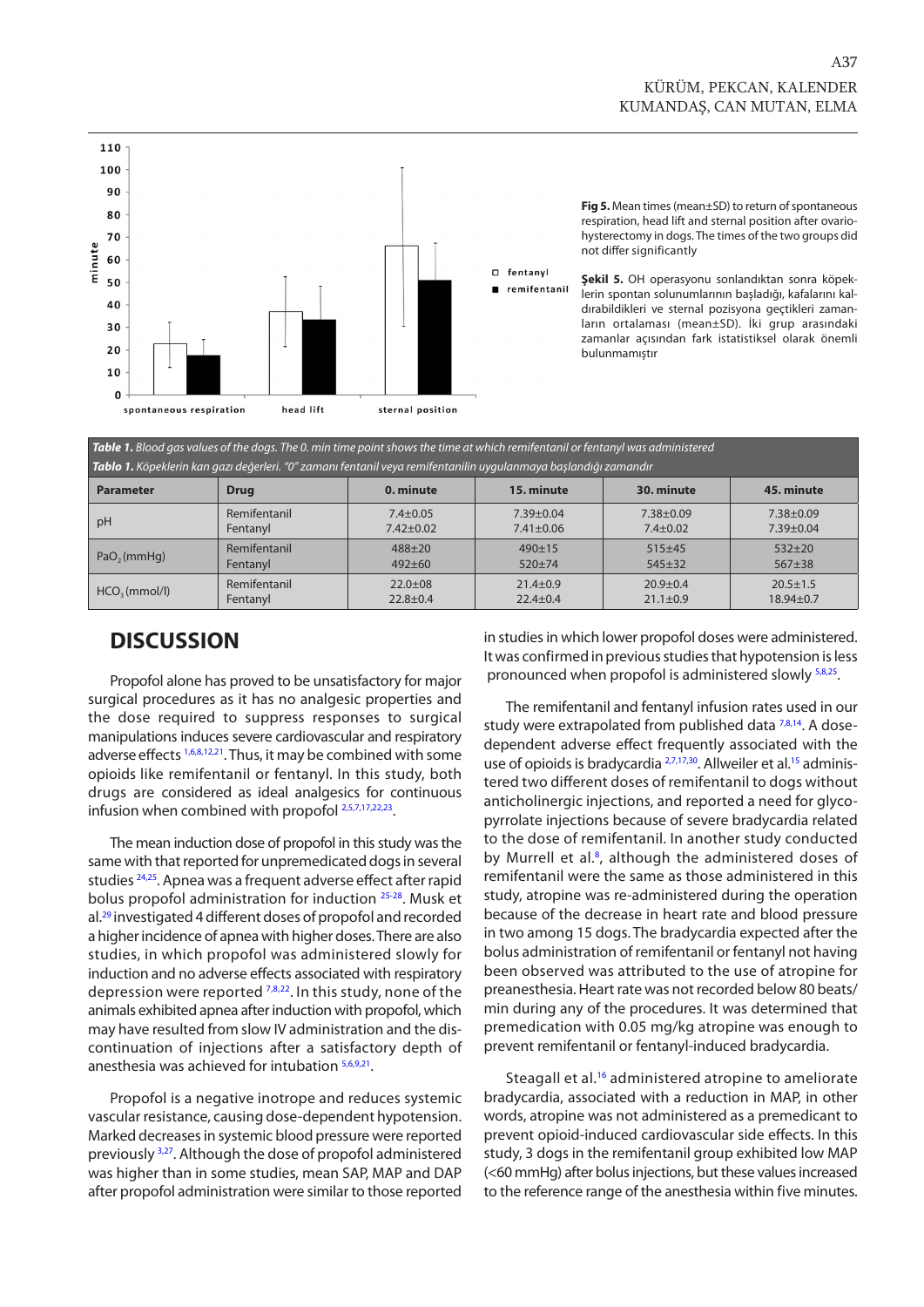During this period, atropine was not administered to any of the animals because bradycardia was not recorded and MAP increased spontaneously. It was thought that the reason for the decrease in MAP in the remifentanil group could be related to the bolus injection. In previous studies, remifentanil was not administered as a bolus for induction, and this is the first research on the use of a bolus dose of remifentanil for induction.

There are discrepancies between studies. Some researchers reported bradycardia and hypotension during remifentanil or fentanyl infusions because of the stimulation of µ-opioid receptors and the central vagotonic effect  $7,17,30$  $7,17,30$ . On the contrary, some other researchers observed stabilized haemodynamic variables during remifentanil or fentanyl infusions resulting from no effect on myocardial contractility, no histamine release and preserved arterial baroreflex integrity  $59,12$  $59,12$ . Hatschbach et al.<sup>17</sup> used propofol and remifentanil during ovariohysterectomy operations in bitches. These researchers reported slight decrease in blood pressure before the operation and an increase in blood pressure during the traction of the ovaries and uterus. Consequently, they reported that 0.3 µg/kg/min remifentanil was not enough to eliminate the surgical stimulus. In the same study, it was emphasized that hypotension could be observed after propofol administration. However, in our study, neither bradycardia nor hypotension was observed after propofol administration. It was considered that the hypotension recorded by Hatschbach et al[.17](#page-6-0) prior to remifentanil administration may have arisen from the hypotensive effect of methotrimeprazine, which was used as a premedicant with propofol. The result of this study is in agreement with the report of Gimenes et al.<sup>6</sup>, suggesting that 0.5 µg/kg/min remifentanil was enough to eliminate surgical nociception.

Grimm et al[.31](#page-7-0) reported slight decrease in SAP, DAP and MAP after fentanyl administration alone within 60 min. Andreoni and Hughes<sup>7</sup> administered propofol and fentanyl with various operations in dogs. They administered atropine immediately after fentanyl to counteract anticipated bradycardia and made reductions in the rate of propofol infusions on the basis of the decrease in blood pressure Ethier et al.<sup>23</sup> administered fentanyl and propofol during a 24-h period without a surgical stimulation, and reported that the cardiovascular variables were slightly lower than the reference values. Furthermore, Beier et al.<sup>[9](#page-6-0)</sup> compared propofol and propofol-remifentanil anesthesia and recorded a significant decrease in DAP and slight increase in SAP in the propofolremifentanil group. Murrell et al.<sup>8</sup> administered propofol and remifentanil and reported a biphasic increase in blood pressure during surgery as the administration dose of propofol was altered according to the signs of the depth of anesthesia. When the depth of anesthesia was found to be inadequate for surgery, especially during the traction of the ovaries, an additional dose of propofol and/or remifentanil was given to the dogs. In the present study, in both groups, the lowest arterial pressures were recorded within 10 min after

opioid administration, and slight increases were recorded immediately after the operation had begun in both groups. As these increases were below 20% and no muscle tone contraction was felt, they were not considered clinically important. It was suggested that the combination of propofol with remifentanil or fentanyl in these dose ranges provided good anesthesia with small individual variations in SAP, DAP and MAP.

In a recent study, a 0.3 µg/kg/min constant rate infusion of remifentanil was administered in conjunction with a target-controlled infusion of propofol, which reduced the required propofol dose by as much as 55%<sup>9</sup>. In the present study, the administered doses of propofol and remifentanil were approximately twice as much as that administered in the study by Beier et al.<sup>[9](#page-6-0)</sup>, and SAP, DAP and MAP were lower than those reported in the recent study. It was considered that blood pressures would have been higher if a lower dose of propofol had been administered after remifentanil or fentanyl infusion.

The arterial blood pressures were reduced after remifentanil or fentanyl administration. The decrease in SAP in the remifentanil group was clinically more pronounced than in the fentanyl group, and continued until the  $40<sup>th</sup>$ min. The reason for the decrease in SAP in the remifentanil group could be the administration of a bolus of 1 µg/kg remifentanil, as remifentanil infusion was administered without bolus injections in previous studies 8,9,18.

Adequate anesthesia can be maintained using different doses of propofol and remifentanil [9,17.](#page-6-0) O'Hare et al.<sup>18</sup> investigated the effects of different doses of propofol and remifentanil on recovery times in people. They reported shorter recovery times when the maintenance of anesthesia was achieved using a higher dose of remifentanil and lower dose of propofol instead of a lower dose of remifentanil and higher dose of propofol. It was not aimed to demonstrate a propofol-sparing effect of remifentanil or fentanyl, so the doses administered were not changed unless the depth of anesthesia was too deep or unsatisfactory. The dogs could have recovered earlier if the dose of propofol was lower and the dose of remifentanil was higher.

Mean times to return of spontaneous respiration, head lift and sternal position were similar to those reported in other studies. Hughes and Nolan<sup>[2](#page-6-0)</sup> administered propofol and fentanyl without surgery, and recorded the first spontaneous respiration in 26±7 min and head lift in 59±12 min. In this study, although mean times to return of spontaneous respiration were similar to those reported by Hughes and Nolan<sup>2</sup>, the mean time of head lift was shorter. The reason for a shorter period of head lift in this study could be surgery, as in the study conducted by Hughes and Nolan<sup>2</sup>, there was no surgery or painful procedures and the dogs lay down for longer periods. Furthermore, Murrell et al.<sup>8</sup> administered propofol and remifentanil during ovariohysterectomy and recorded the time to return of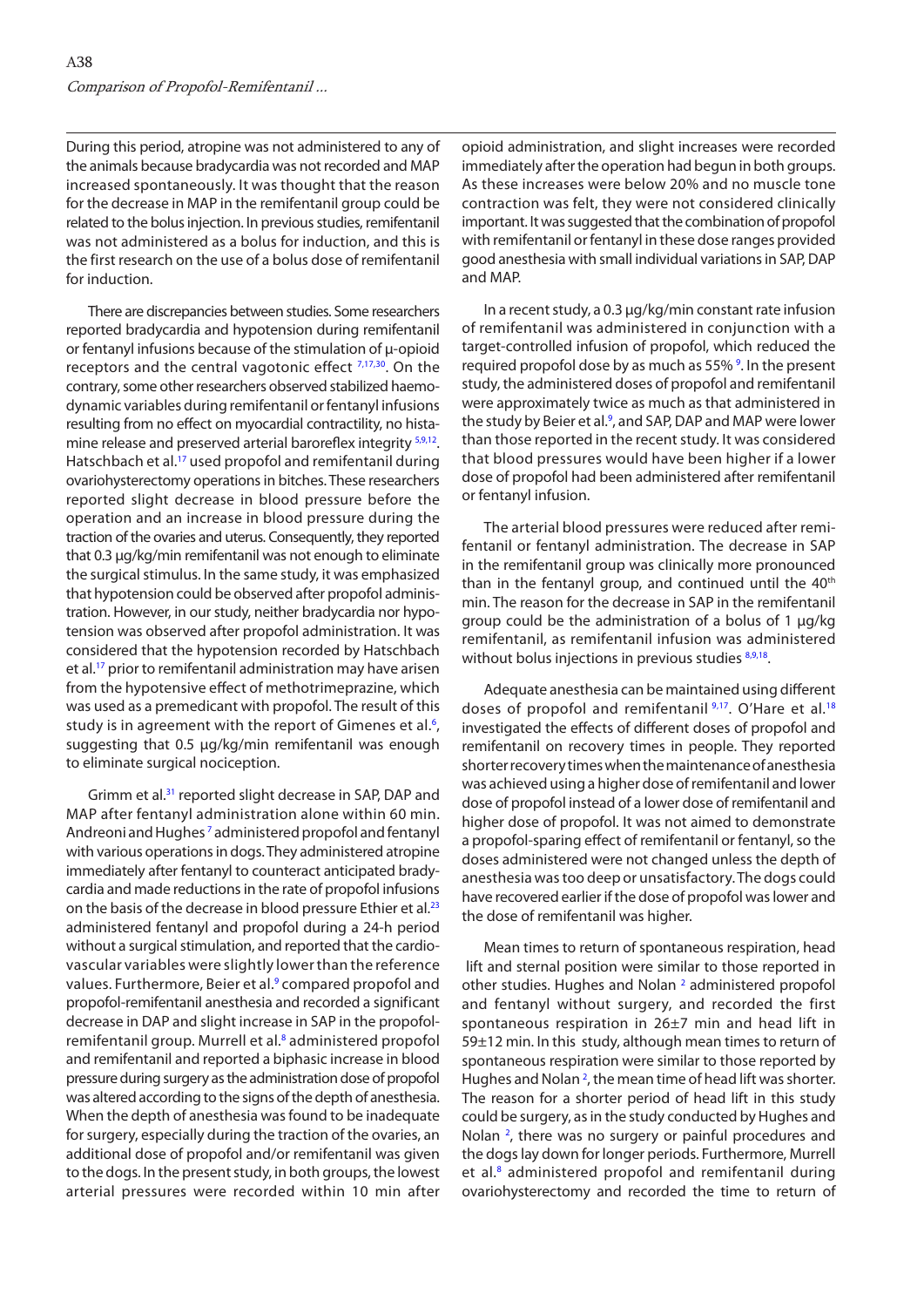<span id="page-6-0"></span>spontaneous respiration as 11.1 min and head lift time as 16.7 min. As higher doses of propofol and remifentanil were administered in the present study, mean times to return of spontaneous respiration and head lift were longer than those reported in the previous study. When the two groups were compared, it was observed that the mean times were longer in the fentanyl group than in the remifentanil group. The differences between the two groups throughout the recovery period can be explained by the cumulative effect of fentanyl <sup>2</sup>, which extends the recovery period.

Due to the rapid metabolism of fentanyl and remifentanil, it is important to give an analgesic before the end of remifentanil and fentanyl administration to ensure a gradual transition of intraoperative to postoperative analgesia 8,15,20. In the present study, carprofen and morphine were administered for postoperative analgesia prior to the end of remifentanil and fentanyl infusion. All dogs made an uneventful recovery, and none of the dogs showed signs of pain.

As the semi-conscious period during recovery is a highrisk period, it is important to select a short-acting anesthetic drug<sup>8</sup>. With respect to the recovery period, remifentanil could be preferred to fentanyl because of the rapid return of spontaneous respiration, consciousness and full awakening 5,8,17.

The quality of anesthesia and analgesia was judged to be satisfactory and it was concluded that a constant rate infusion of propofol combined with remifentanil or fentanyl was efficient for ovariohysterectomy in bitches. In conclusion, propofol with remifentanil or fentanyl provides haemo-dynamic stability and a stable depth of anesthesia with a constant rate of infusion during ovariohysterectomy in dogs. Remifentanil could be preferred to fentanyl when aiming a rapid recovery period. However, careful monitoring of heart rate, blood pressure and respiration is essential during remifentanil and fentanyl administration. Further studies to optimize the dose ratios are considered worthwhile.

#### **REFERENCES**

**1. Glowaski MM, Wetmore LA:** Propofol: Application in veterinary sedation and anesthesia. *Clin Tech Small Anim Pract* 14, 1-9, 1999.

**2. Hughes JML, Nolan AM:** Total intravenous anesthesia in Greyhounds: Pharmacokinetics of propofol and fentanyl- A preliminary study. *Vet Surg* 28, 513-524, 1999.

**3. Sams L, Braun C, Allman D, Hofmeister E:** A comparison of the effects of propofol and etomidate on the induction of anesthesia and on cardiopulmonary parameters in dogs. *Vet Anaesth Analg* 35, 488-494, 2008.

**4. Ozaydın I, Atalan G, Uzun M, Kilic E, Cenesiz M:** Köpeklerde medetomidin, [propofol ve ketamin kombinasyonunun anestezik özellikleri ile klinik,](http://vetdergi.kafkas.edu.tr/extdocs/7_1/71_76.pdf)  kardiyovasküler ve respiratorik etkilerinin değerlendirilmesi. *Kafkas Univ Vet Fak Derg*, 7 (1): 71-76, 2001.

**5. Musk GC, Flaherty DA:** Target-controlled infusion of propofol combined with variable rate infusion of remifentanil for anesthesia of a dog with patent ductus arterious. *Vet Anaesth Analg*, 34, 359-364, 2007.

**6. Gimenes AM, Aguiar AJA, Perri SHV, Nogueira GP:** Effect of intravenous propofol and remifentanil on heart rate, blood pressure and nociceptive response in acepromazine premedicated dogs. *Vet Anaesth Analg*, 38, 54- 62, 2011.

**7. Andreoni V, Hughes JML:** Propofol and fentanyl infusions in dogs of various breeds undergoing surgery. *Vet Anaesth Analg,* 36, 523-531, 2009.

**8. Murrell JC, Van Notten RW, Hellebrekers LJ:** Clinical investigation of remifentanil and propofol for the total intravenous anesthesia of dogs. *Vet Rec,* 156, 804-808, 2005.

**9. Beier SL, de Araujo Aguiar AJ, Vianna PT, Mattoso CR, Massone F:** Effect of remifentanil on requirements for propofol administered by use of a targetcontrolled infusion system for maintaining anesthesia in dogs. *Am J Vet Res,* 70, 703-709,2009.

**10. Lamont LA, Mathews KA:** Opioids, non-steroidal anti-inflammatories, and analgesic adjuvants. **In,** Tranquilli WJ, Thurmon JC, Grimm KA (Eds): Lumb & Jones' Veterinary Anesthesia and Analgesia. 4th ed., pp. 241-271, Blackwell, Iowa, USA, 2007.

**11. Sano T, Nishimurai R, Kanazawa H, Igarashi E, Nagata Y, Mochizuki M, Sasaki N:** Pharmacokinetics of fentanyl after single intravenous injection and constant rate infusion in dogs. *Vet Anaesth Analg*, 33, 266-273, 2005.

**12. Hoffman WE, Cunningham F, James MK, Baugman MD, Albrecht MD:** Effects of remifentanil, a new short-acting opioid, on cerebral blood flow, brain electrical activity, and intracranial pressure in dogs anesthetized with isoflorane and nitrous oxide. *Anesthesiology,* 79, 107-113, 1993.

**13. Kabbaj M, Vachon P, Varin F:** Impact of peripheral elimination on the concentration-effect relationship of remifentanil in anaesthetized dogs. *Br J Anaesth,* 94, 357-365, 2005.

**14. Michelsen LG, Salmenpera M, Hug Jr CC, Fania S, VandeerMeer D:** Anesthetic potency of remifentanil in dogs. *Anesthesiology,* 84, 865-872, 1996.

**15. Allweiler S, Brodbelt DC, Borer K, Hammont RA, Alibhai HIK:** The isoflurane-sparing and clinical effects of a constant rate infusion of remifentanil in dogs. *Vet Anaest Analg,* 34, 388-393, 2007.

**16. Steagall PVM, Neto TFJ, Minto BW, Campagnol D, Correa MA:** Evaluation of the isoflurane-sparing effects of lidocaine and fentanyl during surgery in dogs. *J Am Vet Med Assoc*, 229, 522-527, 2006.

**17. Hatschbach E, Silva FC, Beier SL, Lima FM, Massone F:** Comparative study between target-controlled infusion and continuous infusion anesthesia in dogs treated with methotrimeprazine and treated with propofol and remifentanil. *Acta Cir Bras*, 23, 65-72, 2008.

**18. O'Hare RA, Mirakhur RK, Reid JE, Breslin DS, Hayes A:** Recovery from propofol anesthesia supplemented with remifentanil. *Br J Anaesth,* 86, 361- 365, 2001.

**19. Aiello SE:** Non-steroidal antiinflamatory drugs. The Merk Veterinary Manual. (http://www.merckmanuals.com/vet/pharmacology/anti-inflammatory\_ agents/ nonsteroidal\_anti-inflammatory\_drugs.html. *Accessed*: 09.12.2012.

**20. Pekcan Z, Koc B:** The postoperative analgesic effects of epidurally administered morphine and transdermal fentanyl patch after ovariohysterectomy in dogs. *Vet Anaest Analg*, 37, 557-565, 2010.

**21. Sawyer DC:** Injectable anesthetics. *Appl Anim Beh Sci*, 59, 171-181, 1998.

**22. Martin FM, Lima JR, Ezquerra LJ, Carrasco MS, Gargallo JU:** Prolonged anesthesia with desflurane and fentanyl in dogs during conventional and laparoscopic surgery. *J Am Vet Med Assoc,* 219, 941-945, 2001.

**23. Ethier MR, Mathews KA, Valverde A, Kerr C, Bersenas AM, Nykamp SG, Davis C:** Evaluation of the efficacy and safety for the use of two sedation and analgesia protocols to facilitate assisted ventilation of healthy dogs. *Am J Vet Res,* 69, 1351-1359, 2008.

**24. Watkins SB, Hall LW, Clarke KW:** Propofol as an intravenous anesthetic agent in dogs. *Vet Rec,* 120, 326-329, 1987.

**25. Smith JA, Gaynor JS, Bednarski RM, Muir WW:** Adverse effects of administration of propofol with various preanesthetic regimens in dogs. *J Am Vet Med Assoc,* 202, 1111-1115, 1993.

**26. Gunay C, Balikci E:** Köpeklerde isofluran ve propofol anesteziklerinin [bazı klinik ve elektrokardiyografik \(EKG\) bulgular üzerine etkilerinin](http://vetdergi.kafkas.edu.tr/extdocs/7_1/87_93.pdf)  karşılaştırılması. *Kafkas Univ Vet Fak Derg,* 7 (1)Ş 87-93, 2001.

**27. Lerche P, Nolan AM, Reid J:** Comparative study of propofol or propofol and ketamine for the induction of anesthesia in dogs. *Vet Rec*, 146, 571-574, 2000.